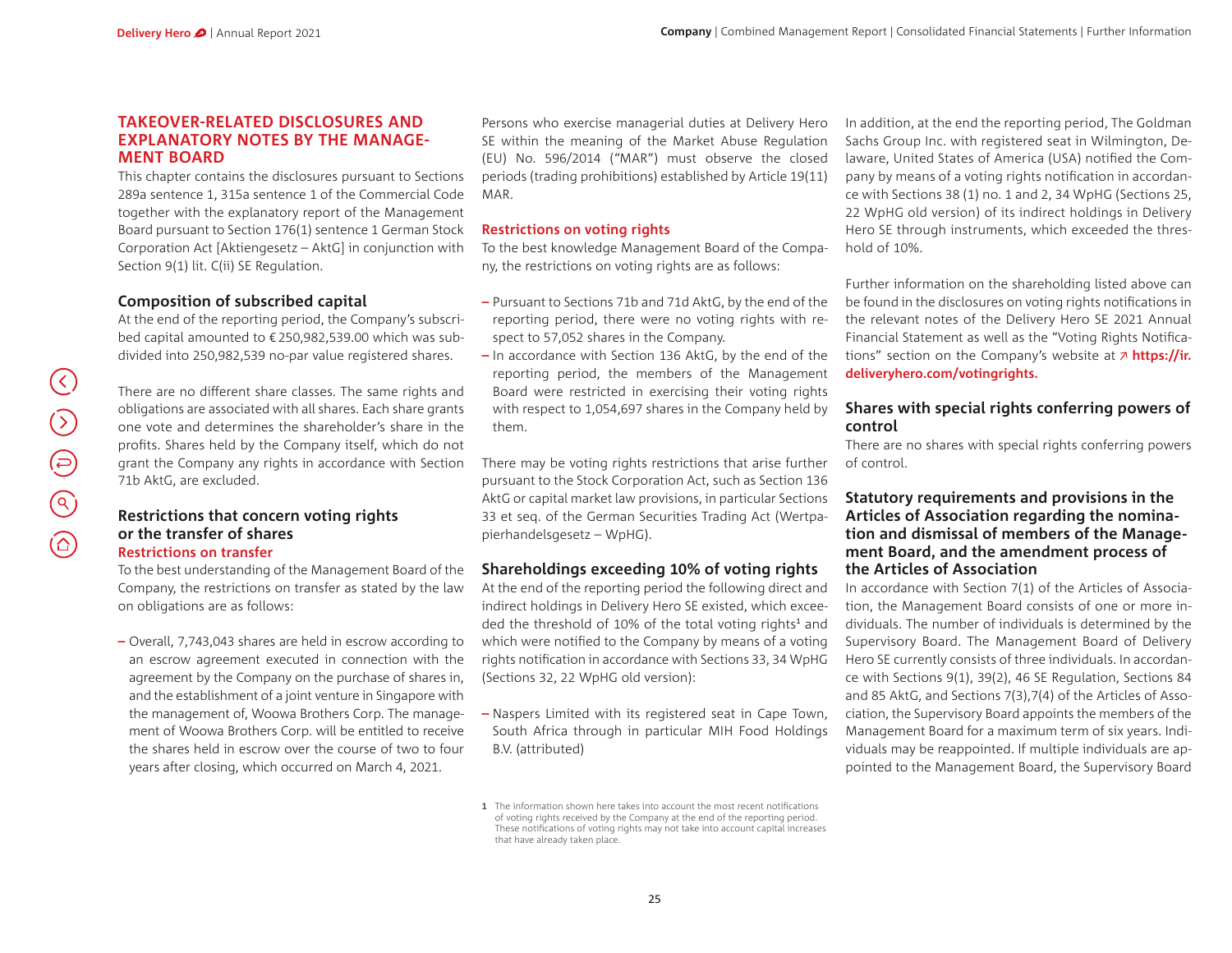may designate a Chair as well as a Deputy Chair, pursuant to Section 7(2) of the Articles of Association. If an essential member of the Management Board is absent, the court must, in urgent cases and at the request of an involved party, appoint another member; see Section 85(1), sentence <sup>1</sup> AktG. If there is material cause to do so, the Supervisory Board may revoke the appointment of the member of the Management Board as well as the designation as Chair of the Management Board, see Sections 9(1), 39(2) SE Regulation and Section 84 (3), sentences 1 and 2 AktG.

Amendments to the Articles of Association are made by resolution of the General Meeting in accordance with Section 20(2) of the Articles of Association, requiring, unless this conflicts with mandatory legal provisions, a majority of two-thirds of the valid votes cast or, if at least one-half of the share capital is represented, a simple majority of the valid votes cast. As far as the law requires, a capital majority in addition to a majority of votes for resolutions of the General Meeting, a simple majority of the share capital represented at the time the resolution is passed shall be sufficient to the extent that this is legally permissible. In accordance with Section 12(5) of the Articles of Association, the Supervisory Board is authorized to make changes to the Articles of Association by resolution, if such changes are only related to amendments in the wording.

## **Powers of the Management Board with respect to the possibility of issuing or buying back shares**

The Management Board was originally authorized by resolution of the Annual General Meeting from June 9, 2017 (agenda item 2) to increase the registered capital of the Company until June 8, 2022, with the consent of the Supervisory Board, by up to a total of €8,961,523.00 with the issuance of up to 8,961,523 new no-par value registered shares against contributions in cash (Authorized Capital/ IV). The Authorized Capital/IV has been used several times since the original authorization. The subscription rights of the shareholders are excluded. The Authorized Capital/IV serves the fulfillment of acquisition rights (option rights)

which have been granted or promised by the Company to current or former employees and managing directors of the Company and its affiliated companies, members of the Supervisory Board of the Company and further beneficiaries who are or were acting for the Company or its affiliated companies, in order to replace the hitherto existing virtual share program of the Company with effect as of April 21, <sup>2017</sup>. New shares with utilization of the Authorized Capital/ IV may be issued only for this purpose. By the end of the reporting period, the Authorized Capital/IV still amounted to €3,230,801.00 after partial utilization.

The Management Board was originally authorized by resolution of the Annual General Meeting of June <sup>16</sup>, <sup>2021</sup> (agenda item 7) to increase the share capital of the Company until June<sup>15</sup>, 2026, with the consent of the Supervisory Board, once or repeatedly, by up to a total of €13,725,505.00 with the issuance of up to 13,725,505 new no-par value registered shares against contributions in cash and/or in-kind contributions (Authorized Capital/VII). The subscription rights of the shareholders are only excluded in certain cases, amongst others, upon issuance of up to <sup>2</sup>,958,<sup>563</sup> new shares as part of a long-term incentive program to members of the Management Board and employees of the Company and to members of management bodies or employees of companies affiliated with the Company, and can only be excluded by the Management Board, with the consent of the Supervisory Board. The Management Board is authorized to determine any further details of the capital increase and its consummation, subject to the consent of the Supervisory Board; this also includes the determination of the profit participation of the new shares, which may, in deviation of Section 60 (2) AktG, entail profit participation rights from the beginning of the financial year preceding their issue if, at the time of issue of the new shares, the Annual General Meeting has not yet adopted a resolution on the profit participation for that financial year. By the end of the reporting period, the Authorized Capital/ VII still amounted to €12,939,704.00 after partial utilization. On December 31, 2021 the Management Board, with the consent of the Supervisory Board, resolved to reserve <sup>4</sup>,326,<sup>885</sup> shares of the Authorized Capital/VII, in connection with an agreement of the Company to acquire approximately 39.<sup>4</sup>% of the shares in Glovoapp S.L. 23.

The Management Board is authorized by resolution of the Annual General Meeting of June <sup>18</sup>, <sup>2020</sup> (agenda item 7) to increase the share capital of the Company until June<sup>17</sup>, <sup>2025</sup>, with the consent of the Supervisory Board, once or repeatedly, by up to a total of  $\epsilon$  20,000,000.00 with the issuance of up to 20,000,000 new no-par value registered shares against contributions in cash and/or in kind (Authorized Capital 2020/I). The subscription rights of the shareholders are only excluded in certain cases and can only be excluded by the Management Board with the consent of the Supervisory Board. The Management Board is authorized to determine any further details of the capital increase and its consummation, subject to the consent of the Supervisory Board; this also includes the determination of the profit participation of the new shares, which may, in deviation from Section 60 (2) AktG, also participate in the profit of completed financial years. Shares which are issued to members of the Management Board and employees of the Company, as well as to members of the corporate bodies and employees of affiliated companies of the Company within the meaning of Sections <sup>15</sup> et segg. AktG, shall have in each case a full profit participation for the financial year in which they are issued. On December 31, 2021, the Management Board, with the consent of the Supervisory Board, resolved to reserve <sup>14</sup>,456,910 shares of Authorized Capital 2020/I, in connection with an agreement of the Company to acquire approximately 39.<sup>4</sup>% of the shares in Glovoapp S.L. 23.

The Management Board was originally authorized by resolution of the Annual General Meeting on June<sup>18</sup>, <sup>2020</sup> (agenda item <sup>8</sup>) to increase the share capital of the Company until June 17, 2025, with the consent of the Supervisory Board, once or repeatedly, by up to a total of €18,675,300.00 with the issuance of up to 18,675,300 new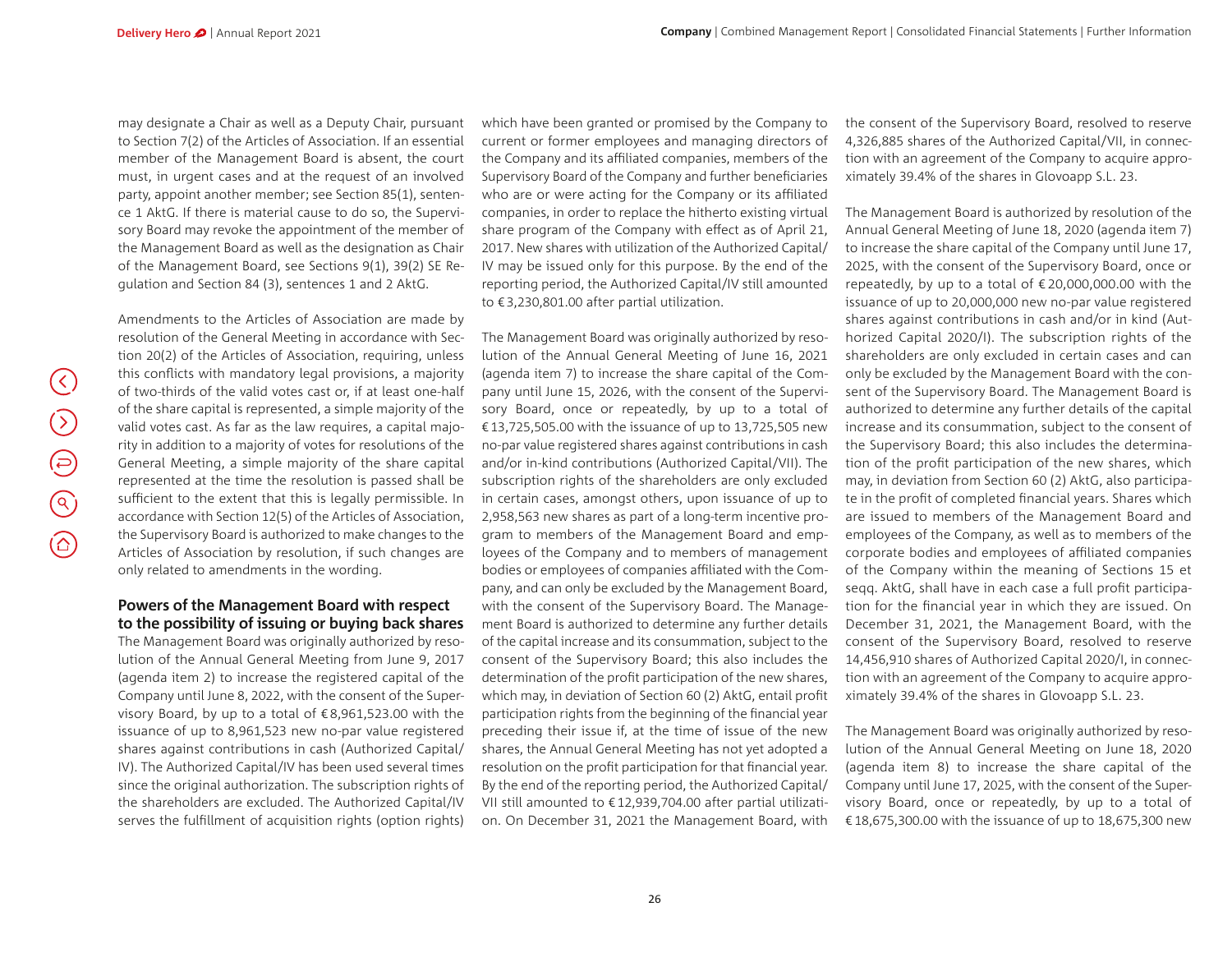no-par value registered shares against contributions in cash and/or non-cash contributions (Authorized Capital 2020/ II). The Authorized Capital 2020/II has been partially utilized since the original authorization. The subscription rights of the shareholders are only excluded in certain cases and can only be excluded by the Management Board with the consent of the Supervisory Board. The Management Board is authorized to determine any further details of the capital increase and its consummation, subject to the consent of the Supervisory Board; this also includes the determination of the profit participation of the new shares, which may, in deviation from Section 60 (2) AktG, also participate in the profit of completed financial years. Shares which are issued to members of the Management Board and employees of the Company, as well as to members of the corporate bodies and employees of affiliated companies of the Company within the meaning of Sections 15 et seqq. AktG, shall have in each case a full profit participation for the financial year in which they are issued. By the end of the reporting period, the Authorized Capital 2020/II still amounted to €8,644,772.00 after partial utilization.

The Management Board is authorized by resolution of the Annual General Meeting on June 16, <sup>2021</sup> (agenda item 9) to increase the share capital of the Company until June<sup>15</sup>, <sup>2026</sup>, with the consent of the Supervisory Board, once or repeatedly, by up to a total of  $\epsilon$  6,940,000.00 with the issuance of up to 6,940,000 new no-par value registered shares against contributions in cash and/or in kind (Authorized Capital 2021). The subscription rights of the shareholders can be excluded by the Management Board with the consent of the Supervisory Board only for the purposes of granting shares to employees of the Company and to members of the management bodies and employees of companies affiliated with the Company within the meaning of Sections 15 et seq. AktG. The Management Board is authorized to determine any further details of the capital increase and its consummation, subject to the consent of the Supervisory Board; this also includes the determination of the profit participation of the new shares, which

may, in deviation from Section 60 (2) AktG, also participate in the profit of completed financial years.

In accordance with authorization by the Annual General Meeting (formerly Delivery Hero AG) of June <sup>13</sup>, <sup>2017</sup> (agenda item<sup>4</sup>, lit. a)), the share capital of the Company is conditionally increased by €3,485,000.00 with the issuance of up to 3,485,000 new no-par value registered shares of the Company with a nominal amount of the registered share capital of €1.<sup>00</sup> per share (Conditional Capital 2017/ II). The conditional capital 2017/II serves to secure subscription rights from Stock Options issued by the Company under the authorization of the Annual General Meeting of June 13, 2017 until June 30, 2020 to members of the Management Board of the Company, members of managing corporate bodies of affiliated companies as well as selected executives and employees of the Company or af filiated companies in Germany and abroad. The new shares will be entitled to profit participation from the beginning of the financial year for which, at the time the subscription right is exercised, no resolution has yet been passed by the Annual General Meeting on the appropriation of the net income. The Management Board of the Company or, to the extent members of the Management Board are affected, the Supervisory Board of the Company, is authorized to determine the further details of the conditional capital increase and its consummation.

In accordance with authorization by the Annual General Meeting of June 16, 2021 (agenda item 8) the share capital of the Company is conditionally increased by up to €47,219,560.00 with the issuance of up to 47,219,560 new no-par value registered shares of the Company with a nominal amount of the registered share capital of €1.00 per share (Conditional Capital 2019/I). The conditional capital increase is tied to the granting of shares on the exercise of conversion or option rights or the fulfillment of conversion or option obligations to the holders or creditors of convertible bonds, warrant bonds, profit participation rights and/or income bonds (or a combination of these

instruments), issued by the Company on the basis of the authorizing resolution of the Annual General Meeting of June 12, 2019, until June 11, 2024, in each case at conversion or option price to be determined. The new shares participate in profits from the beginning of the financial year in which they are created and for all subsequent financial years. In deviation hereof, the Management Board can, insofar as legally permissible, and with the approval of the Supervisory Board, determine that the new shares participate in profits from the beginning of the financial year for which, at the time of either the exercise of the conversion or option rights, or the fulfillment of conversion or option obligations, or the granting of shares in lieu of cash amounts due, no resolution has yet been passed by the Annual General Meeting on the appropriation of net income. The Management Board is authorized to determine the further details of the consummation of the conditional capital increase. On January 15, 2020, the Management Board resolved upon the placement by the Company – partially utilizing the authorization by the Annual General Meeting of the Company of June 12, 2019 against contribution in cash, of two tranches of convertible bonds in the principle aggregate amount of €1,750,000,000.00, with conversion rights to new shares of the Company from the Conditional Capital 2019/I. No conversion rights have been exercised as of the end of the reporting period.

In accordance with authorization by the Annual General Meeting of June <sup>12</sup>, <sup>2019</sup> (agenda item <sup>11</sup>), the share capital of the Company is conditionally increased by €3,000,000.00 with the issuance of up to 3,000,000 new no-par value registered shares of the Company with a nominal amount of the registered share capital of €1.00 per share (Conditional Capital 2019/II). The Conditional Capital <sup>2019</sup>/II serves exclusively to secure subscription rights from stock options issued by the Company on the basis of the authorizing resolution of the Annual General Meeting from June 12, 2019, until June 30, 2022, to members of the Management Board of the Company, members of managing corporate bodies of affiliated companies as well as selected

 $\left(\zeta\right)$ 

 $\circledcirc$ 

 $\bigoplus$ 

 $\bigodot$ 

 $\circledcirc$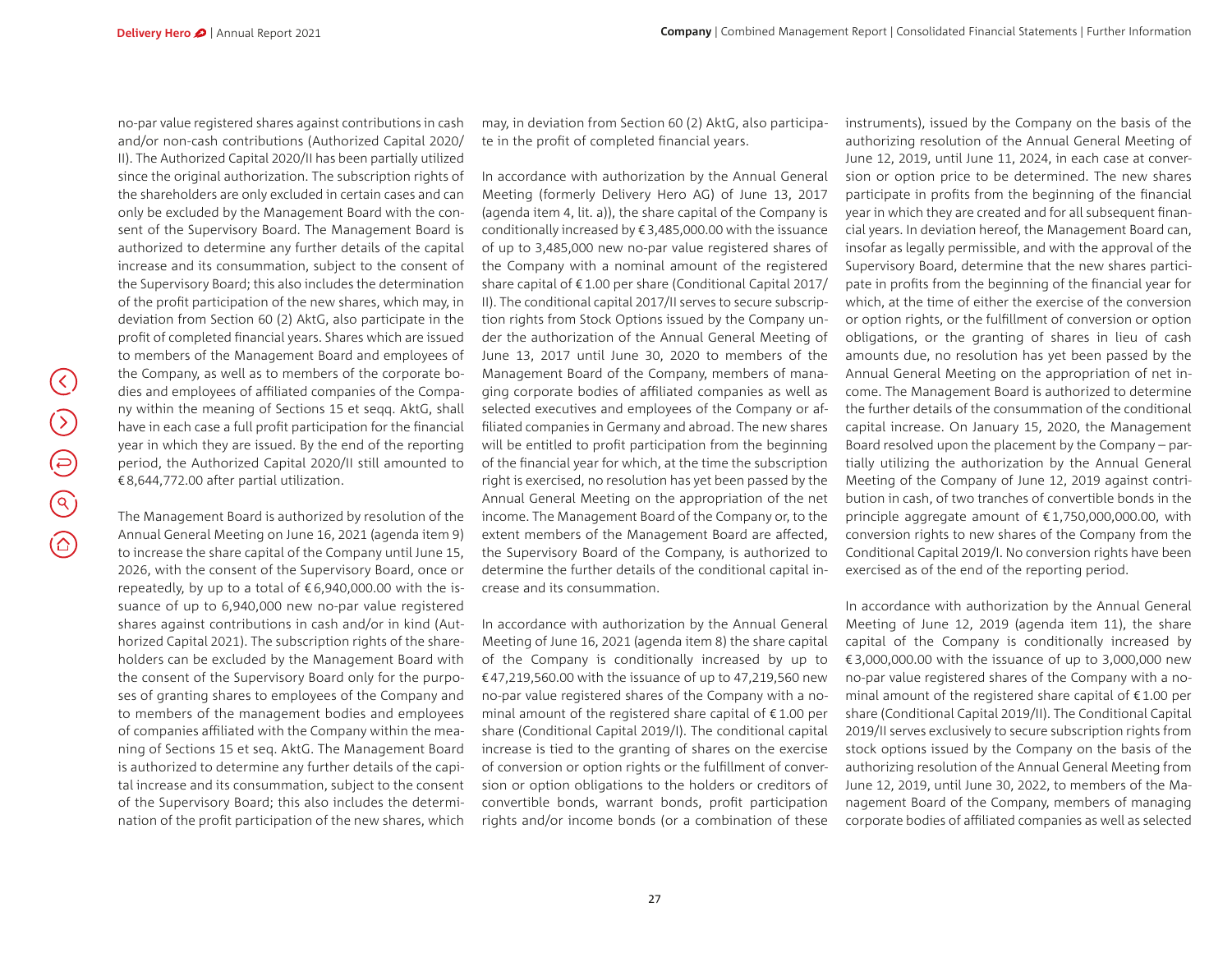executives and employees of the Company or affiliated companies in Germany and abroad. The new shares will be entitled to profit participation from the beginning of the financial year for which, at the time of the exercise of the subscription right, no resolution has yet been passed by the Annual General Meeting on the appropriation of net income. The Management Board of the Company or, to the extent members of the Management Board are affected, the Supervisory Board of the Company, is authorized to determine the further details of the conditional capital increase and its consummation.

In accordance with authorization by the Annual General Meeting of June<sup>18</sup>, <sup>2020</sup> (agenda item 9), the share capital of the Company is conditionally increased by €20,000,000.<sup>00</sup> with the issuance of 20,000,000 new no-par value registered shares of the Company with a nominal amount of the registered share capital of €1.<sup>00</sup> per share (Conditional Capital 2020/I). The Conditional Capital 2020/I serves the granting of shares on the exercise of conversion or option rights or the fulfillment of conversion or option obligations to the holders or creditors of convertible bonds, warrant bonds, profit participation rights and/or income bonds (or a combination of these instruments), issued on the basis of the authorizing resolution of the Annual General Meeting of June 18, 2020 until June 17, 2025, in each case at a conversion or option price to be determined. The new shares participate in profits from the beginning of the financial year in which they are created and for all subsequent financial years. In deviation hereof, the Management Board can, insofar as legally permissible, and with the approval of the Supervisory Board, determine that the new shares participate in profits from the beginning of the financial year for which at the time of either the exercise of the conversion or option rights, or the fulfillment of conversion or option obligations, or the granting of shares in lieu of cash amounts due, no resolution of the Annual General Meeting has yet been passed on the appropriation of net income. The Management Board is authorized to determine the further details of the consummation of the conditional capital increase. On July 7, 2020, the Management Board, with the consent of the Supervisory Board, resolved upon the placement by the Company – partially utilizing the authorization by the Annual General Meeting of the Company of June 18, <sup>2020</sup> –, against contribution in cash, of two tranches of convertible bonds in the principle aggregate amount of €1,500,000,000.00, with conversion rights to new shares of the Company from the Conditional Capital <sup>2020</sup>/I. No conversion rights have been exercised as of the end of the reporting period.

In accordance with authorization by the Annual General Meeting of June 16, 2021 (agenda item 8), the share capital of the Company is conditionally increased by €14,000,000.<sup>00</sup> by issuing up to <sup>14</sup>,000,000 new no-par value registered shares of the Company with a nominal amount of the registered share capital of €1.<sup>00</sup> per share (Conditional Capital 2021/I). The Conditional Capital 2021/I serves the granting of shares on the exercise of conversion or option rights or the fulfillment of conversion or option obligations to the holders or creditors of convertible bonds, warrant bonds, profit participation rights and/or income bonds (or a combination of these instruments), issued on the basis of the authorizing resolution from June 16, 2021, until June 15, 2026, in each case at a conversion or option price to be determined. The new shares participate in profits from the beginning of the financial year in which they are created and for all subsequent financial years. In deviation hereof, the Management Board can, insofar as legally permissible, and with the approval of the Supervisory Board, determine that the new shares participate in profits from the beginning of the financial year for which at the time of either the exercise of the conversion or option rights, or the fulfillment of conversion or option obligations, or the granting of shares in lieu of cash amounts due, no resolution of the Annual General Meeting has yet been passed on the appropriation of net income. The Management Board is authorized to determine the further details of the consummation of the conditional capital increase. On September 2, 2021, the Management Board, with the

consent of the Supervisory Board, resolved upon the placement by the Company against contribution in cash, of two tranches of convertible bonds in the principle aggregate amount of €1,250,000,000.00, with conversion rights to new shares of the Company from the Conditional Capital <sup>2021</sup>/I. No conversion rights have been exercised as of the end of the reporting period.

In accordance with authorization by the Annual General Meeting of June <sup>16</sup>, <sup>2021</sup> (agenda item <sup>10</sup>), the share capital of the Company is conditionally increased by €5,020,000.00 by issuing up to <sup>5</sup>,020,000 new no-par value registered shares of the Company with a nominal amount of the registered share capital of €1.<sup>00</sup> per share (Conditional Capital 2021/II). The Conditional Capital 2021/II serves exclusively to secure subscription rights from stock options issued by the Company on the basis of the authorizing resolution from June<sup>16</sup>, 2021, until June 15, 2026, to members of the Management Board of the Company, members of managing corporate bodies of affiliated companies as well as selected executives and employees of the Company or affiliated companies in Germany and abroad. The new shares will be entitled to profit participation from the beginning of the financial year for which, at the time of the exercise of the subscription right, no resolution has yet been passed by the Annual General Meeting on the appropriation of net income. The Management Board of the Company or, to the extent members of the Management Board are affected, the Supervisory Board of the Company, is authorized to determine the further details of the conditional capital increase and its consummation.

The complete version of these authorizations is set out in the Company's Articles of Association. The current version of the Articles of Association of the Company is available in the sub-section "Articles of Association" on the Company's website at **https://ir.deliveryhero.com/articles-ofassociation.**

 $(\zeta)$ 

 $\bigcirc$